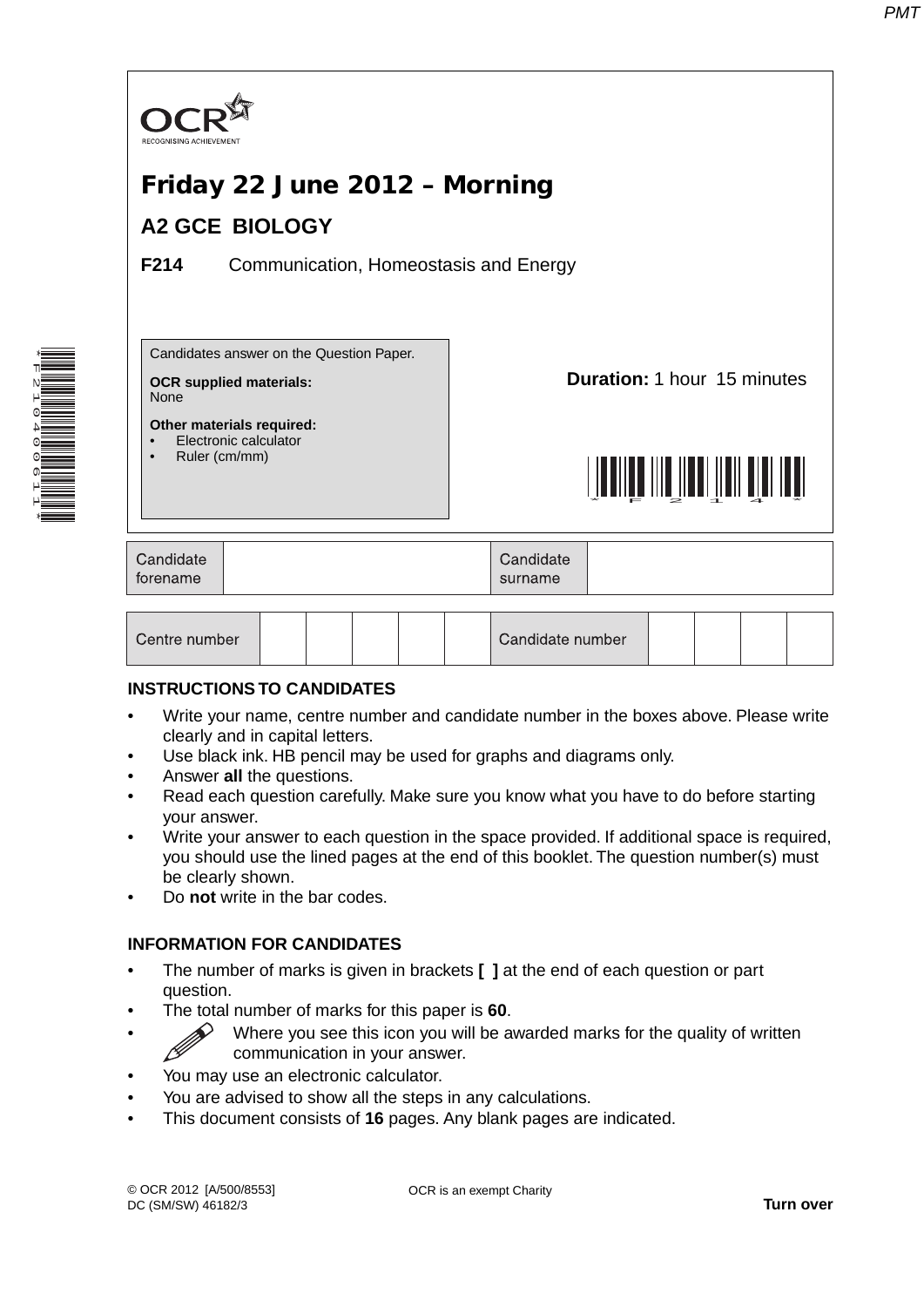$\sim$   $\sim$ 

#### Answer all the questions.

(a) The cells of the body need to communicate with one another.  $\mathbf{1}$ 

State the name given to this process of communication.

- 
- (b) Fig. 1.1 is an electron micrograph of the junction between two neurones.





(i) State the name given to the gap between the two neurones at this junction.

| (ii) | Outline how the first neurone communicates with the second neurone across the gap. |
|------|------------------------------------------------------------------------------------|
| R)   | In your answer, you should use appropriate technical terms, spelt correctly.       |
|      |                                                                                    |
|      |                                                                                    |
|      |                                                                                    |
|      |                                                                                    |
|      |                                                                                    |
|      |                                                                                    |
|      |                                                                                    |
|      |                                                                                    |
|      |                                                                                    |
|      |                                                                                    |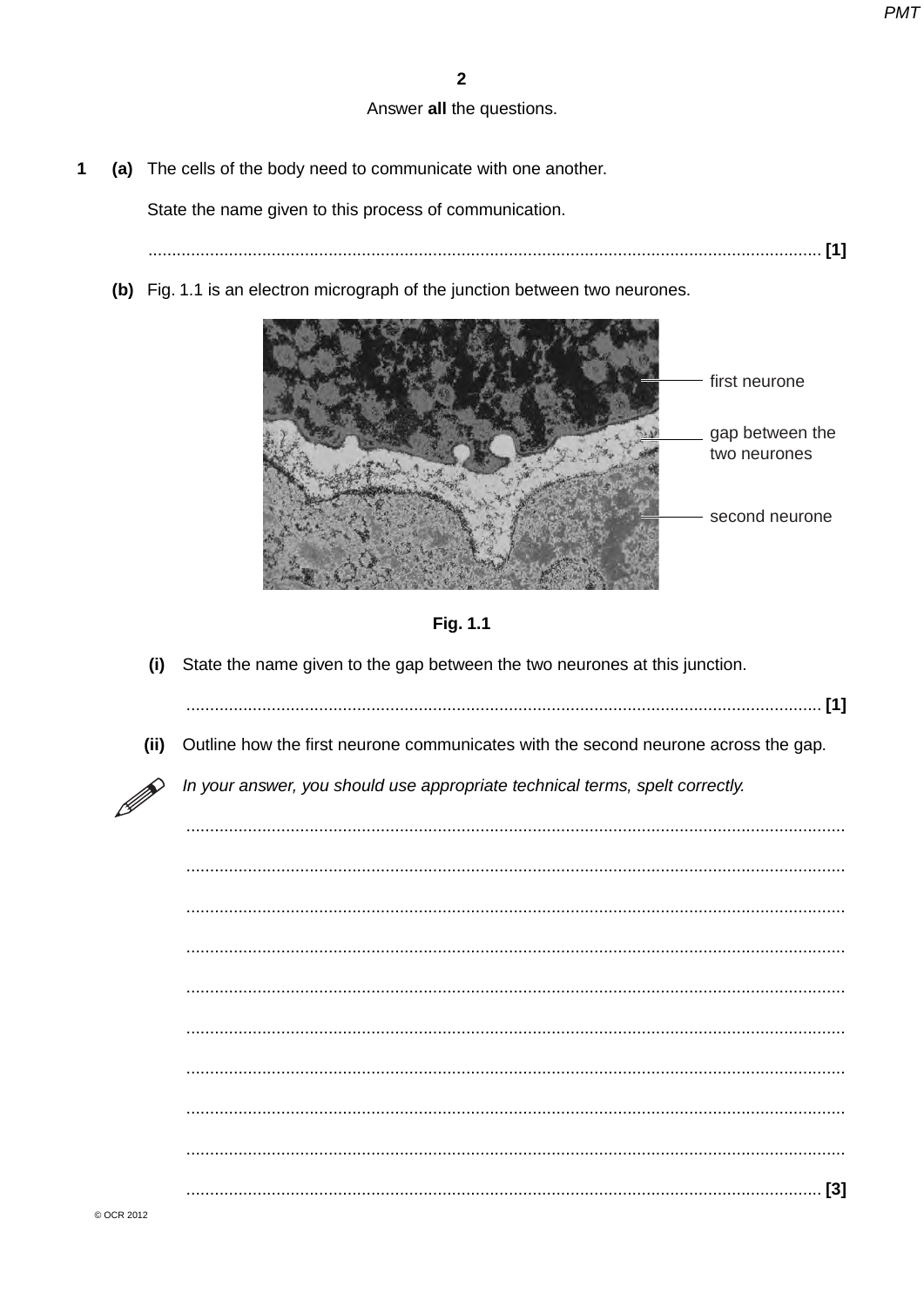$(iii)$ Outline the importance of the junctions between neurones in the functioning of the nervous system.

The nervous system and the hormonal system are involved in the maintenance of core body temperature. (c) Give the most suitable word or term that has the same meaning as each of the following descriptions: animals that are able to regulate and maintain their core body temperature within narrow  $(i)$ limits: the increase in the diameter of the lumen of an arteriole to allow more blood to flow  $(ii)$ through. Name a hormone that increases the metabolic rate and so generates heat.  $(d)$   $(i)$  $(ii)$ Name the part of the brain where the thermoregulatory centre is located. **[Total: 12]**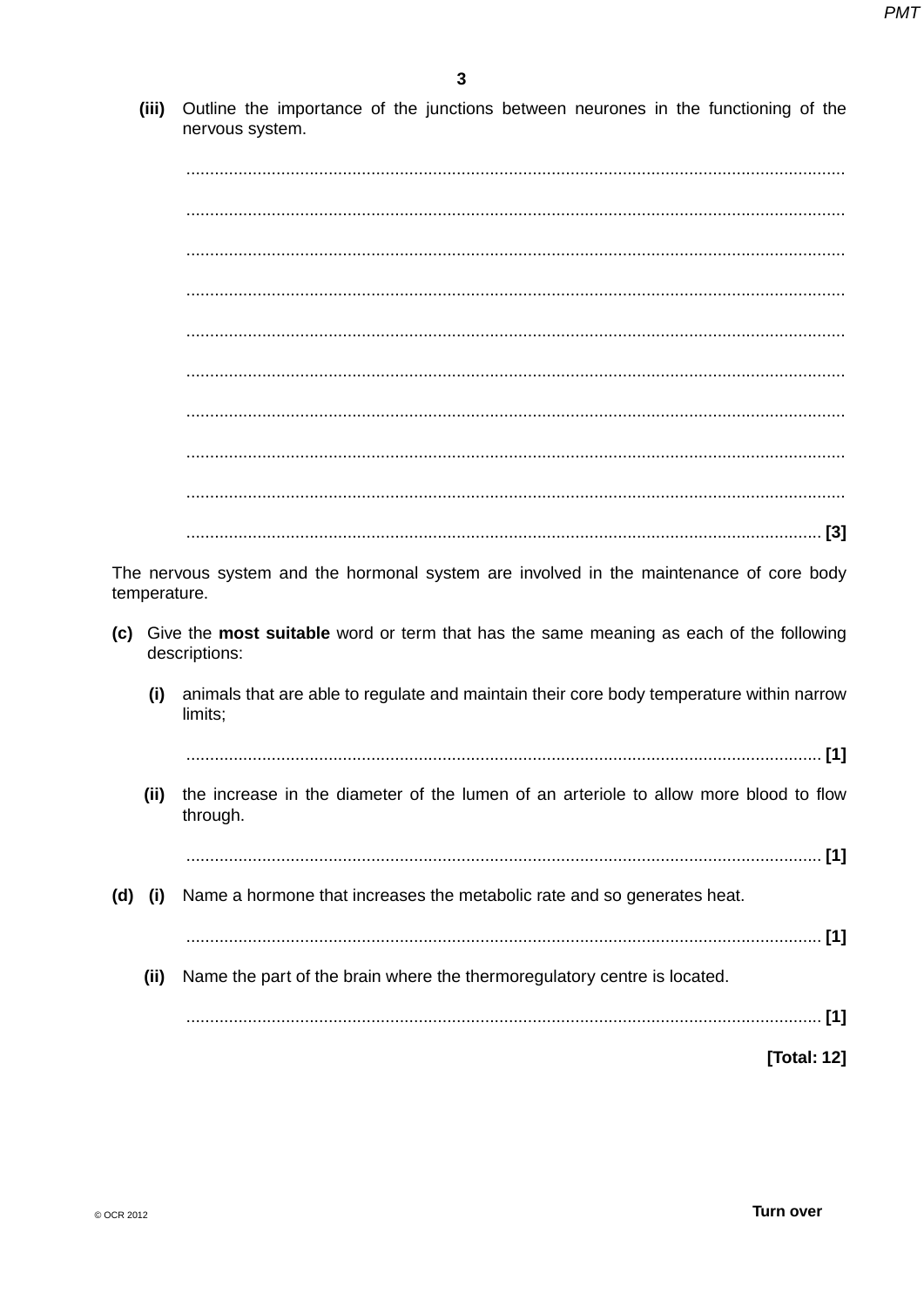- **4**
- **2** The kidney is composed of many nephrons.

Fig. 2.1 is a diagrammatic representation of a nephron. The numbers represent the relative concentrations of solutes in the tubule and the tissue fluid surrounding the tubule.



**Fig. 2.1**

 **(a) Name** the parts of the nephron labelled **L**, **M** and **N**.

| M |  |
|---|--|
| N |  |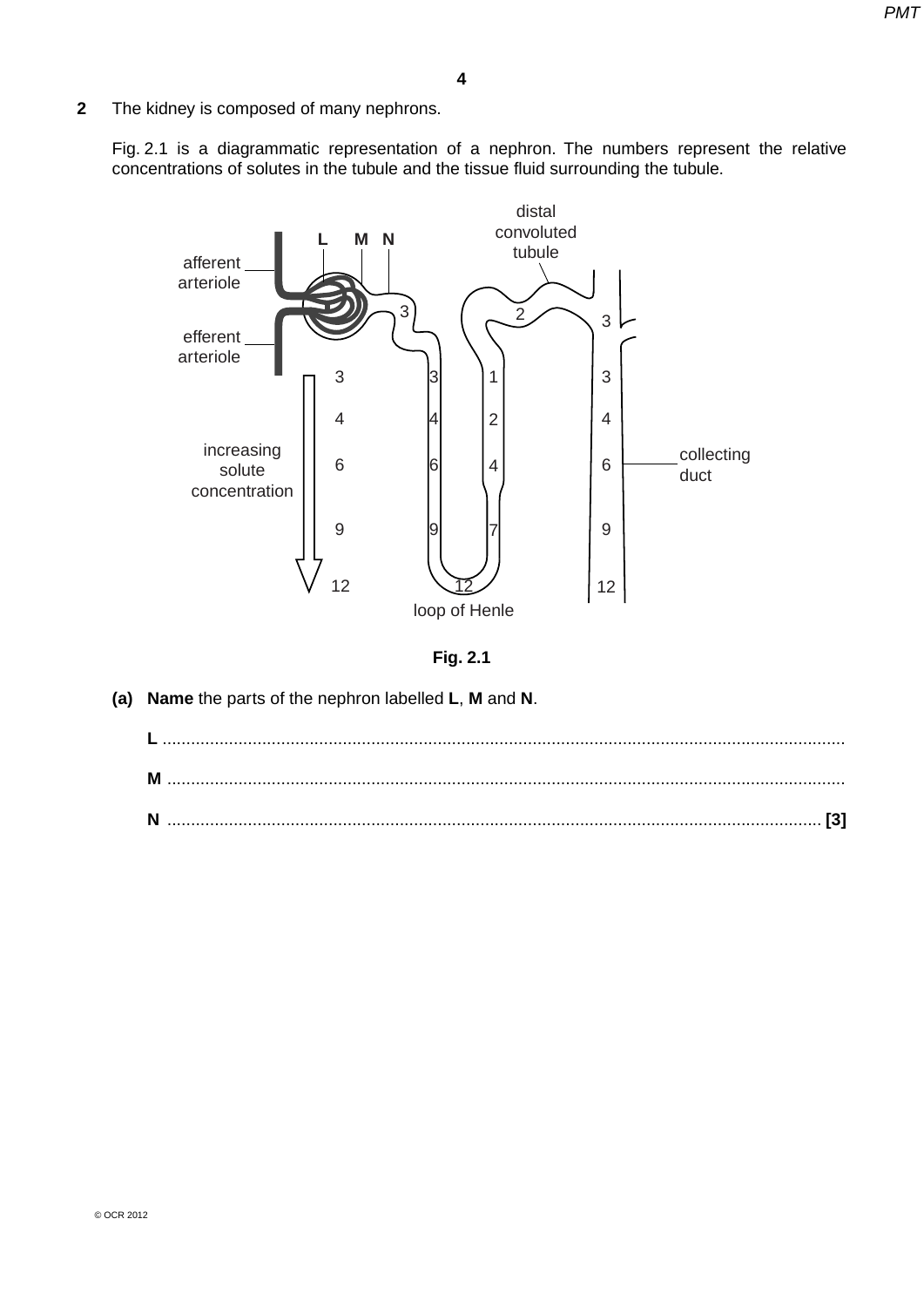(b) Which part(s) of the nephron corresponds to each of the statements in the table below?

| statement                                      | part(s) of the nephron |
|------------------------------------------------|------------------------|
| walls are impermeable to water                 |                        |
| glucose is reabsorbed into the blood           |                        |
| ADH acts on the walls                          |                        |
| contains podocytes                             |                        |
| most of the water is reabsorbed into the blood |                        |

 $[5]$ 

(c) With reference to Fig. 2.1, explain the role of the loop of Henle in the production of urine.

In your answer, you should use appropriate technical terms, spelt correctly.

[Total: 13]<br>Turn over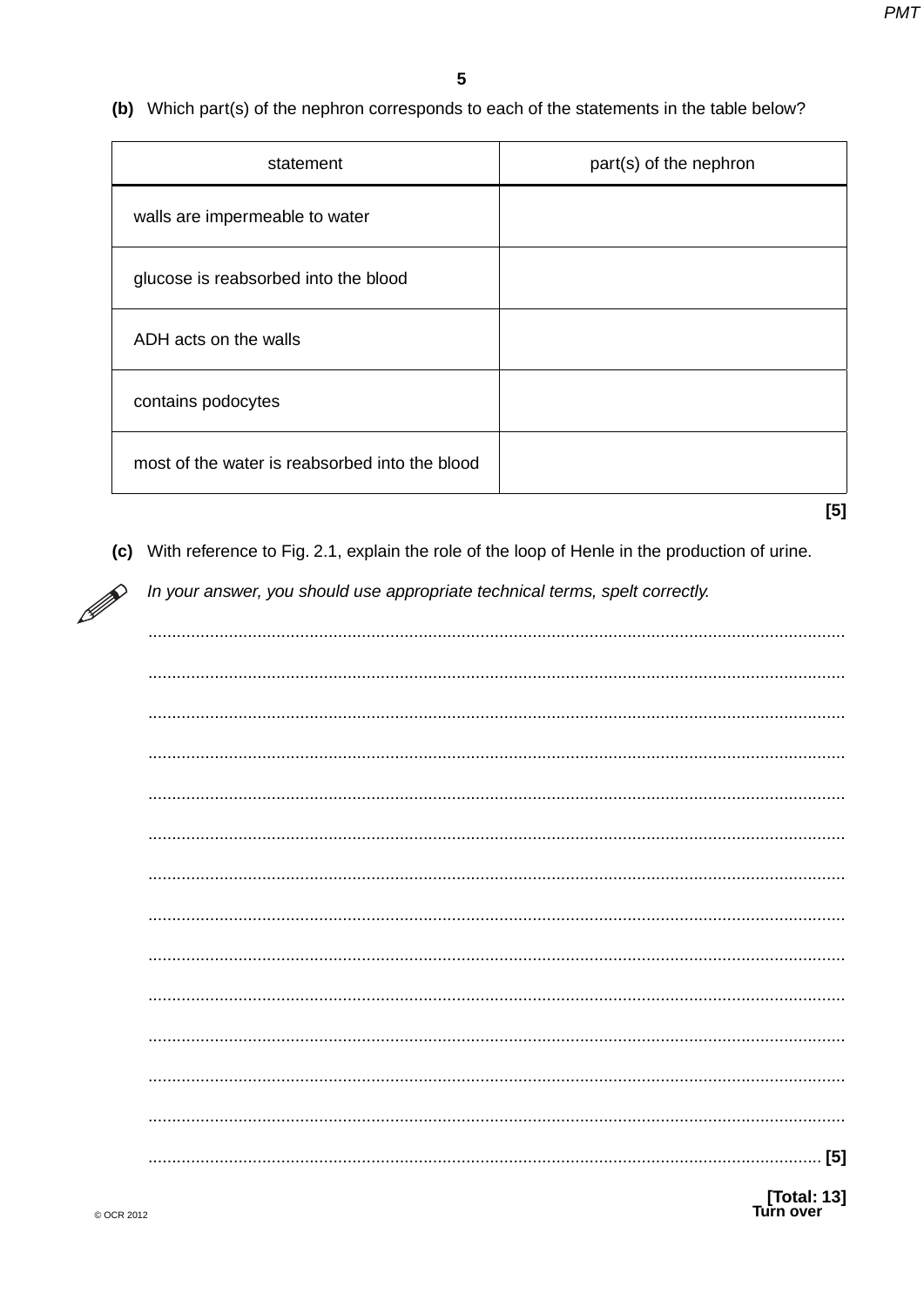**3** The compound 2,3,5-triphenyl-tetrazolium chloride (TTC) is an electron acceptor. TTC will diffuse into actively respiring cells and accept electrons from the electron transport chain.

When TTC accepts electrons and becomes reduced, it changes from colourless to pink. The tissues in which this reaction takes place will be stained a pink colour.

 **(a)** State the **precise** location of the electron transport chain in the cell.

.............................................................................................................................................. **[1]**

 **(b)** A student carried out an investigation into the respiratory activity of plant tissue. She used three groups of germinating broad bean seeds. These were first treated as shown in Table 3.1.

| seed           | treatment                                                                                                      |
|----------------|----------------------------------------------------------------------------------------------------------------|
| group $A$      | kept at 22 °C for 24 hours before the investigation                                                            |
| group $\bf{B}$ | kept at $6^{\circ}$ C for 24 hours before the investigation                                                    |
| group $C$      | kept at 22 °C for 24 hours and then placed in water at $90\degree$ C for 5 minutes<br>before the investigation |

#### **Table 3.1**

The groups of seeds were then sliced longitudinally and placed, cut surface down, in a shallow dish containing a small volume of TTC solution. The cut surfaces remained in contact with the solution for 10 minutes.

The seeds were then removed from the dish. The excess TTC solution was wiped off and the cut surfaces of the seeds in each group were observed.

The appearance of the seeds in each group is shown in Fig. 3.1. The shaded areas are the regions where the tissues have stained a pink colour.







**seeds in group A seeds in group B seeds in group C**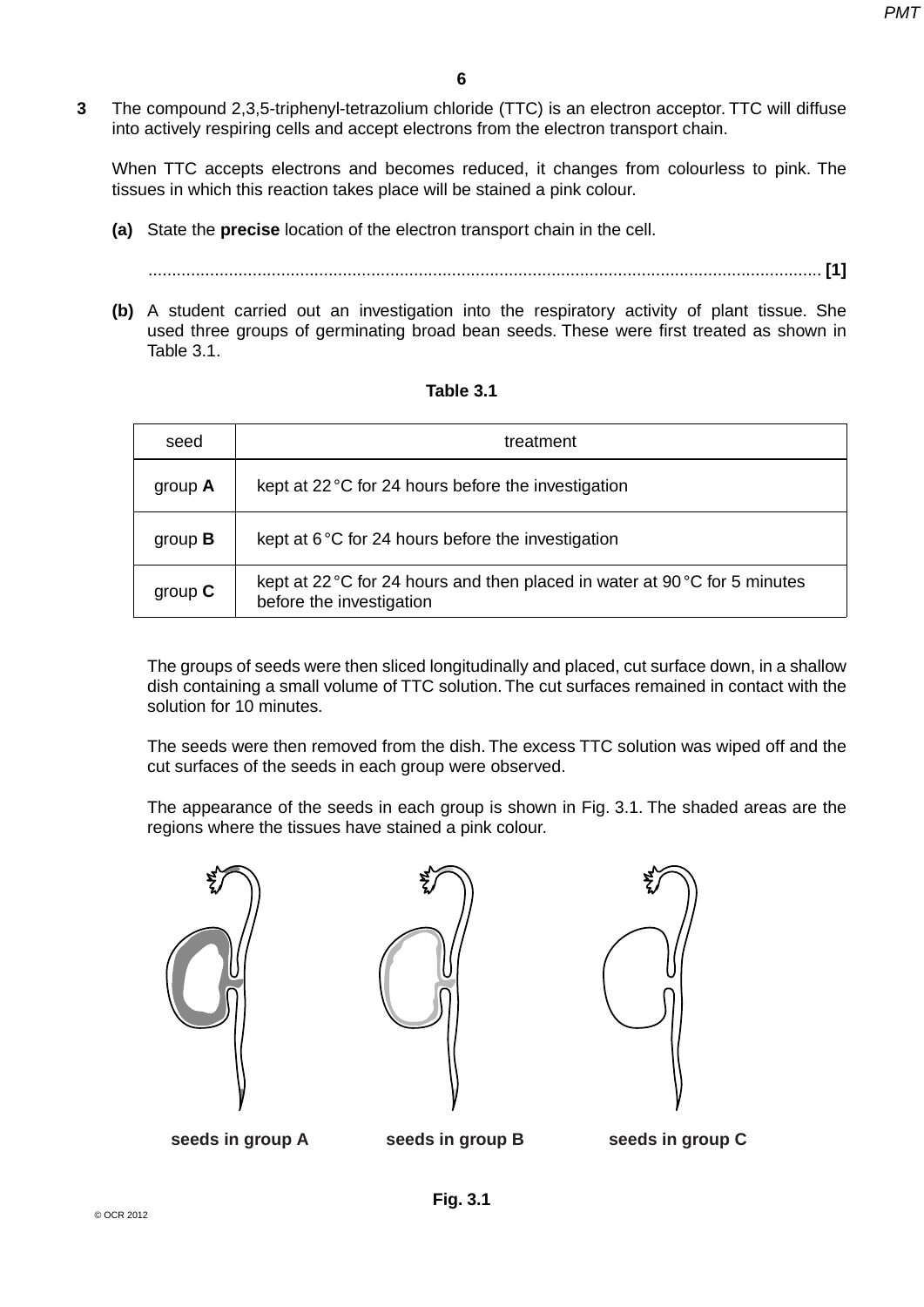| (i) Describe the differences observed in the seeds in groups $A$ , $B$ and $C$ . |  |  |
|----------------------------------------------------------------------------------|--|--|
|                                                                                  |  |  |

- 
- (ii) Suggest reasons for the results observed in the seeds in group A.

(iii) Suggest reasons for the difference in the amount of staining observed in the seeds in groups **B** and **C** when compared to those in group **A**.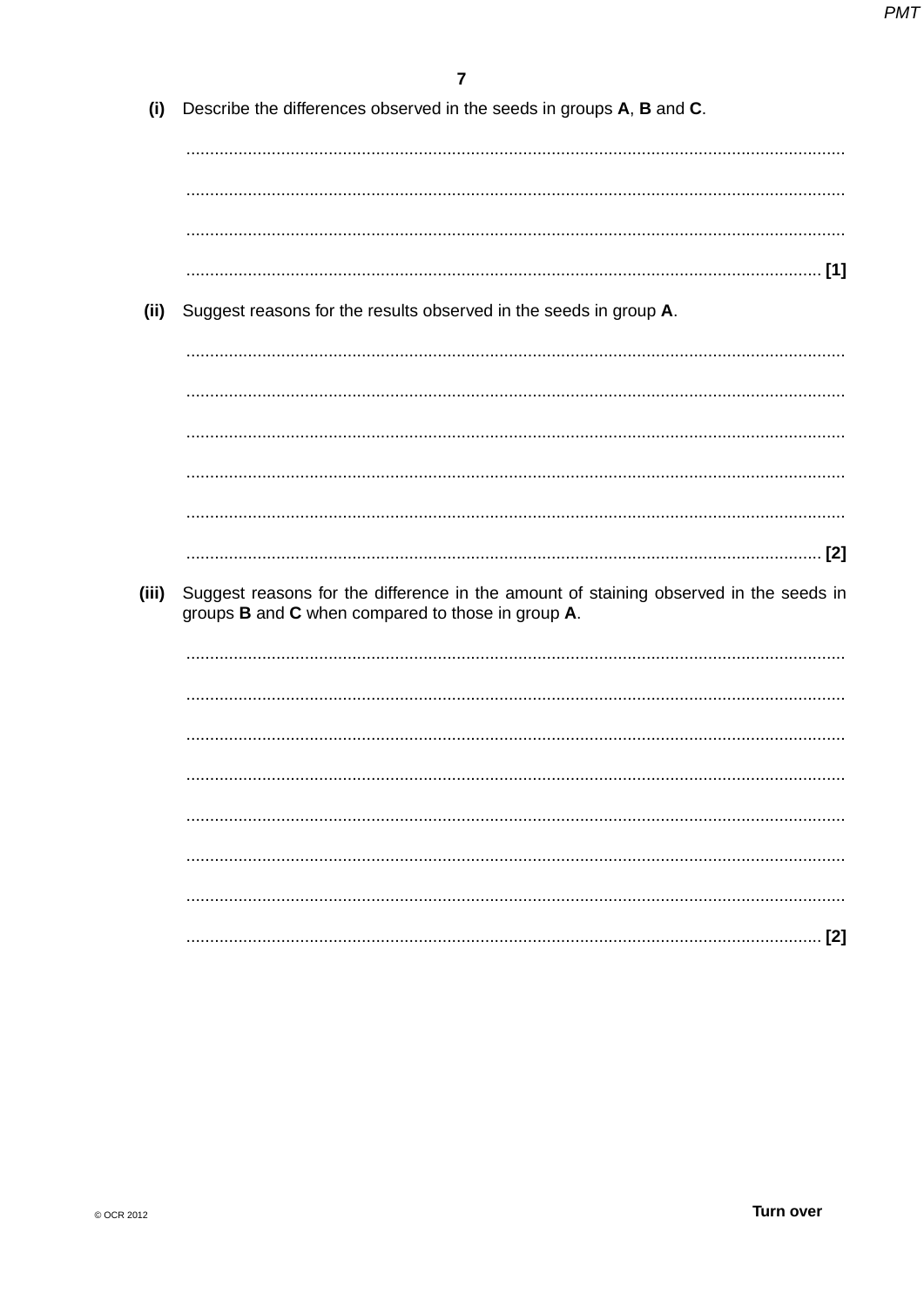(c) If oxygen is not present or is in short supply, respiration can take an anaerobic pathway after glycolysis. In plant cells, this pathway is the same as the one used in yeast cells.

| (i)   | Name the hydrogen acceptor in this pathway.               |
|-------|-----------------------------------------------------------|
|       |                                                           |
| (ii)  | Name the intermediate compound in this pathway.           |
|       | [1]                                                       |
| (iii) | Name the products of this pathway.                        |
|       | $[1]$                                                     |
| (iv)  | Explain why this pathway is important for the plant cell. |
|       |                                                           |
|       |                                                           |
|       |                                                           |
|       |                                                           |
|       |                                                           |
|       |                                                           |
|       |                                                           |
|       |                                                           |
|       | [Total: 11]                                               |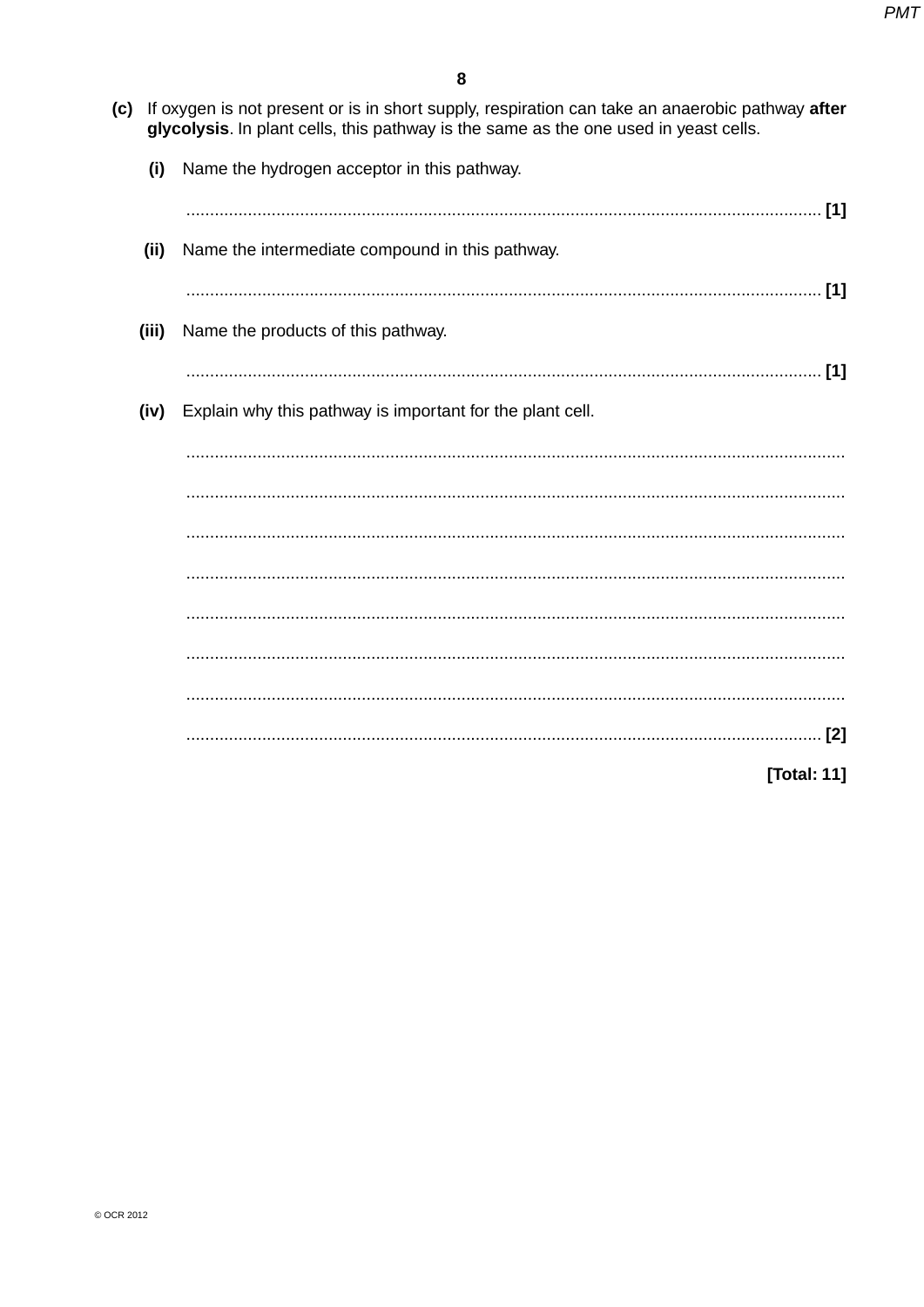## **PLEASE DO NOT WRITE ON THIS PAGE**

## **QUESTION 4 STARTS ON PAGE 10**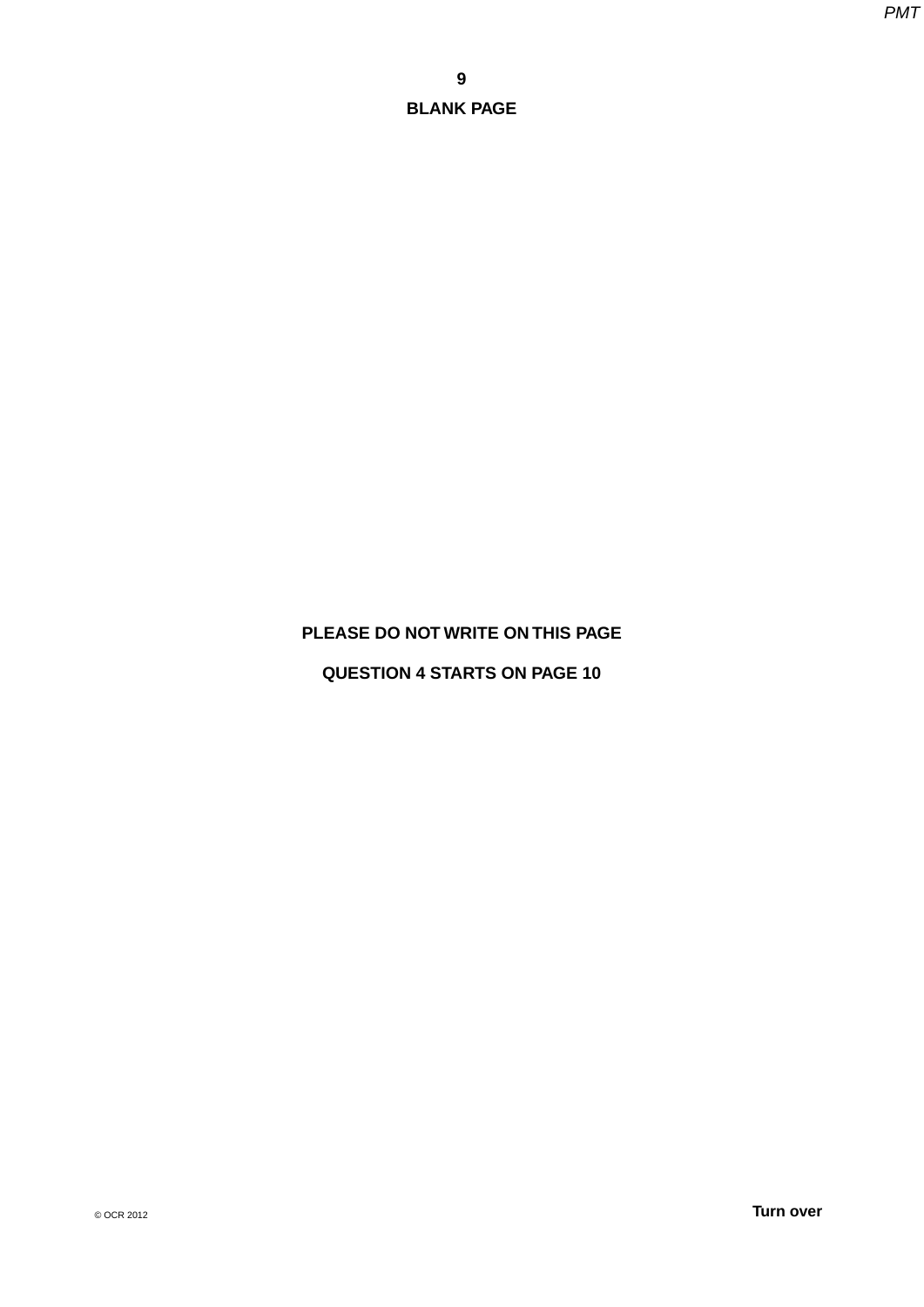- **4** One way to determine the rate of photosynthesis is to measure the uptake of carbon dioxide.
	- **(a)** Discuss why measuring carbon dioxide uptake may or may not give a better indication of photosynthetic activity than measuring oxygen production.

 ................................................................................................................................................... ................................................................................................................................................... ................................................................................................................................................... ................................................................................................................................................... ................................................................................................................................................... .............................................................................................................................................. **[2]**

 **(b)** Fig. 4.1 shows the relationship between light intensity and the relative carbon dioxide uptake and production in a plant.





 **(i)** State the factor that is limiting the rate of photosynthesis at **A** on the graph. ...................................................................................................................................... **[1] (ii)** Suggest **one** factor that may limit the rate of photosynthesis at **B**. ...................................................................................................................................... **[1] (iii)** Carbon dioxide is given off by the plant when the light intensity is lower than **X**. Name the process that **produces** carbon dioxide in the plant. ...................................................................................................................................... **[1]**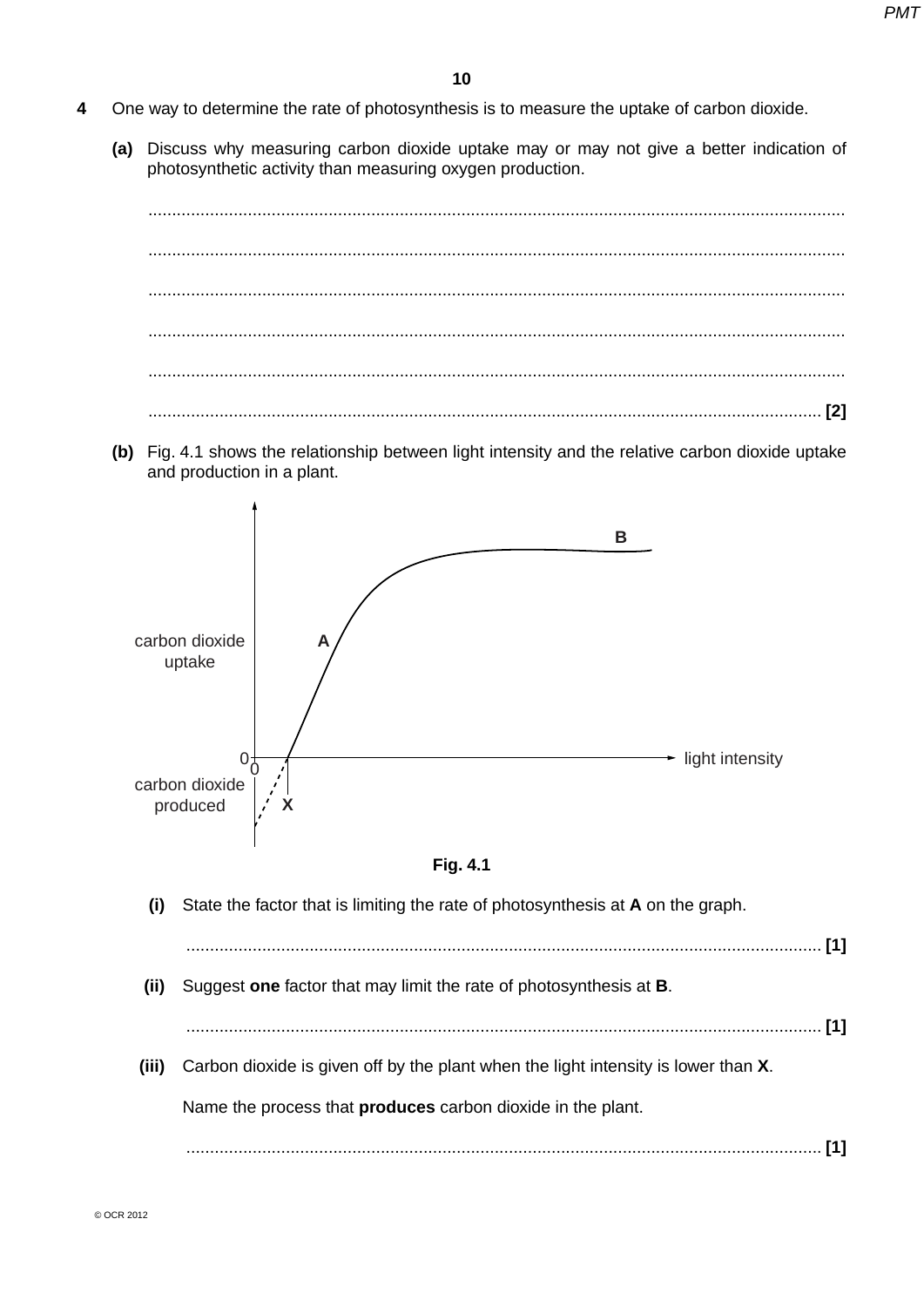- (iv) With reference to Fig. 4.1, explain the biochemical processes that are occurring in the plant:
	- as light intensity increases from  $0$  (zero) to  $X$ .  $\bullet$
	- at light intensity X.
	- $\bullet$ at light intensities greater than X.

(c) (i) Name the products of the light-dependent stage of photosynthesis. (ii) Paraquat is a weedkiller. It binds with electrons in photosystem I. Suggest how paraquat results in the death of a plant. 

**[Total: 13]** 

**QUESTION 5 STARTS ON PAGE 12** 

**Turn over**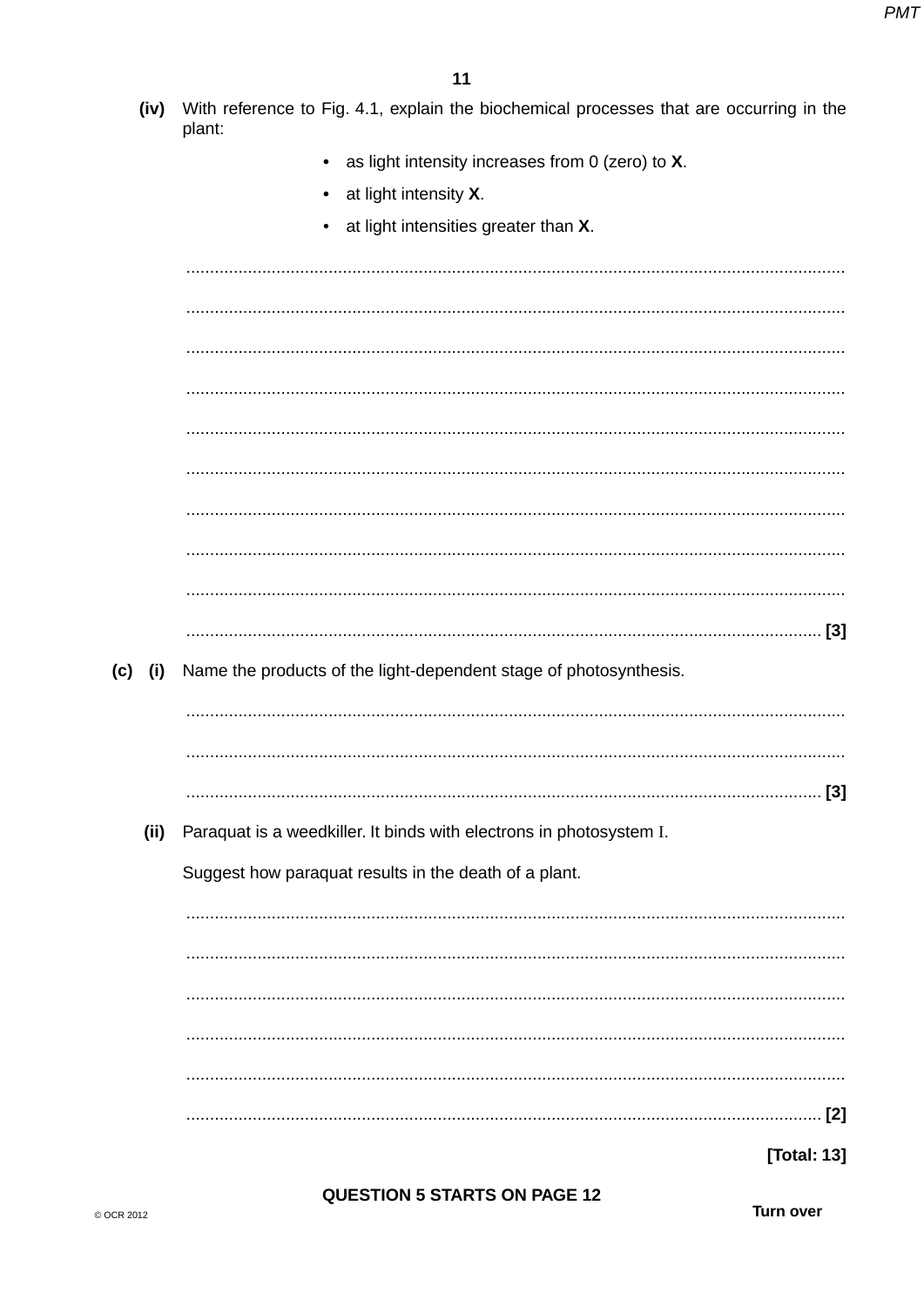- **5** The regulation of blood glucose concentration is important for homeostasis and involves hormonal control.
	- **(a) (i)** Name the endocrine tissue in the pancreas that is responsible for secretion of hormones.

...................................................................................................................................... **[1]**

 **(ii)** Identify the **specific** cell type in pancreatic tissue that secretes the hormone insulin.

...................................................................................................................................... **[1]**

 **(b)** The incomplete flowchart below outlines the way in which the secretion of insulin from a pancreatic cell is controlled.

Complete the flowchart by inserting the most appropriate word(s) in the spaces provided.

.....................................................................................

Insulin secretion is stimulated when the blood glucose concentration

Glucose enters the pancreatic cell through channel proteins. The glucose

enters the ............................................................................ pathway and ATP

is produced.

The increase in ATP causes ATP-controlled potassium ion channels to close

and the cell membrane becomes ...................................................................

This results in the opening of voltage-gated ...................................................

ion channels and the concentration of this ion inside the cell increases.

The increased concentration of these ions causes the secretion of insulin from the cell by the process of ................................................................................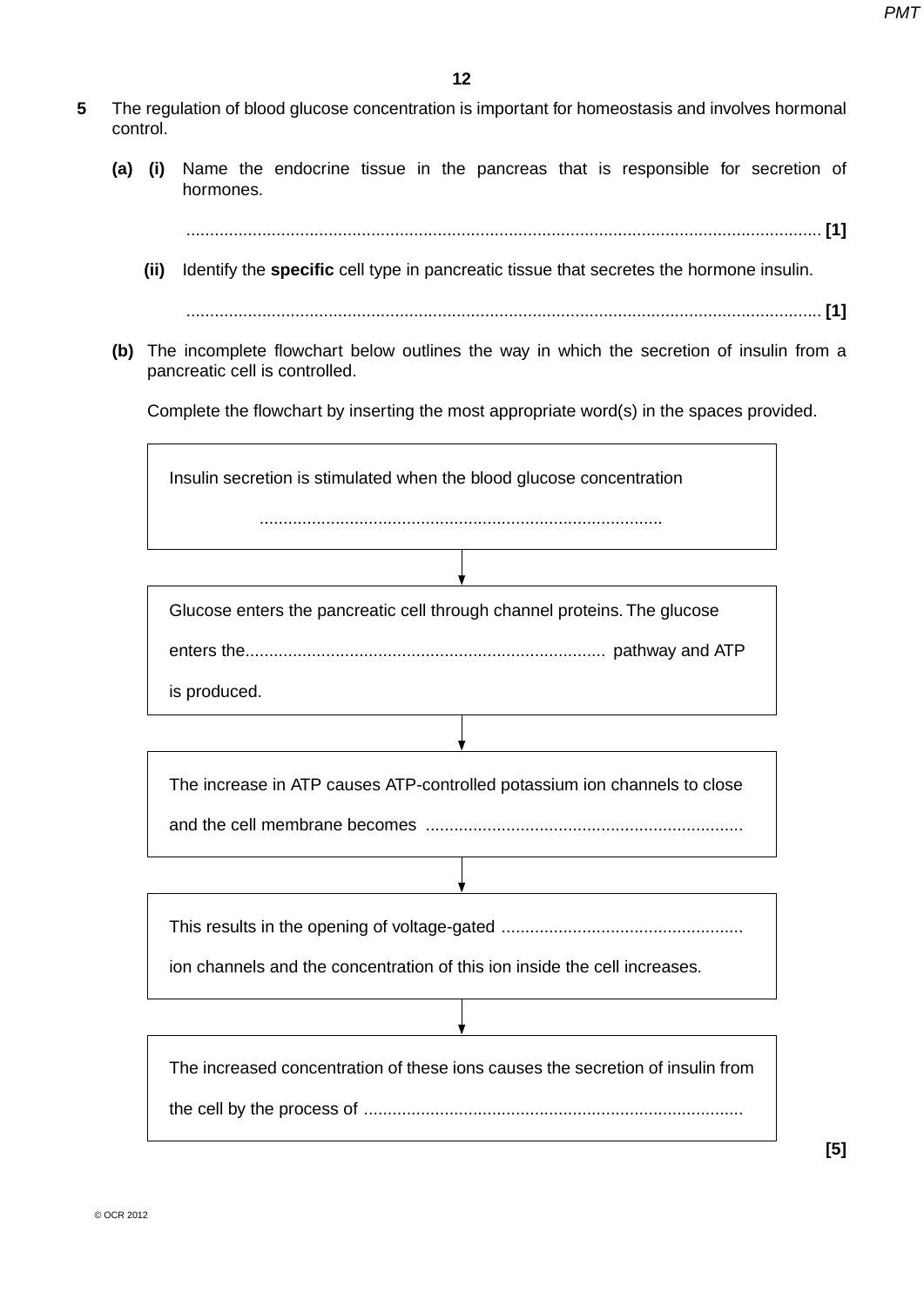| (c)<br>(i) | Insulin is a polypeptide molecule.                                                                                                     |
|------------|----------------------------------------------------------------------------------------------------------------------------------------|
|            | State where in a pancreatic cell insulin molecules are synthesised.                                                                    |
|            |                                                                                                                                        |
| (ii)       | Outline the events that occur after the synthesis of an insulin molecule until it is ready to<br>be secreted from the pancreatic cell. |
|            |                                                                                                                                        |
|            |                                                                                                                                        |
|            |                                                                                                                                        |
|            |                                                                                                                                        |
|            |                                                                                                                                        |
|            |                                                                                                                                        |
|            |                                                                                                                                        |
|            | $[3]$                                                                                                                                  |

[Total: 11]

# **END OF QUESTION PAPER**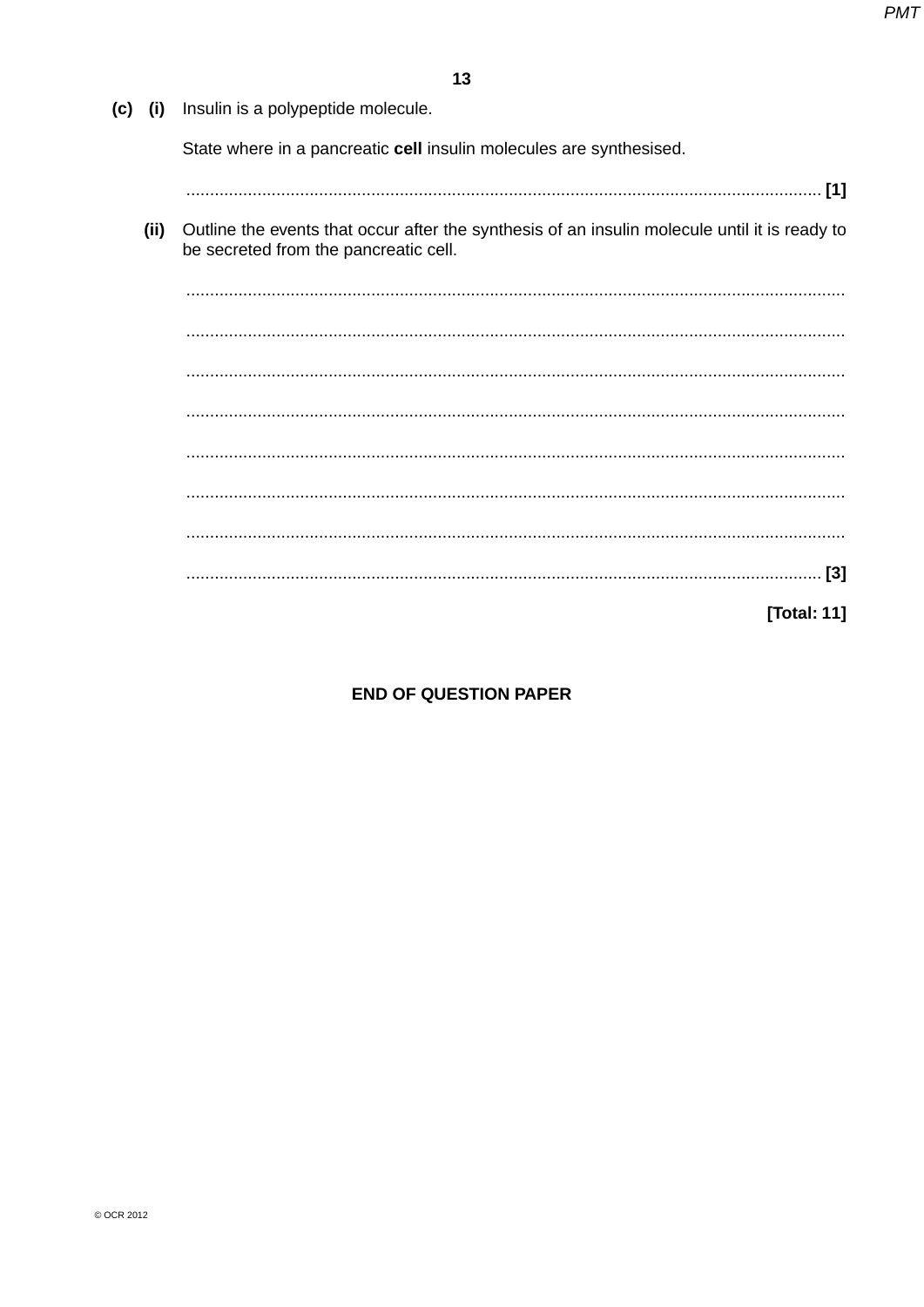## **ADDITIONAL PAGE**

If additional space is required, you should use the lined pages below. The question number(s) must be clearly shown.